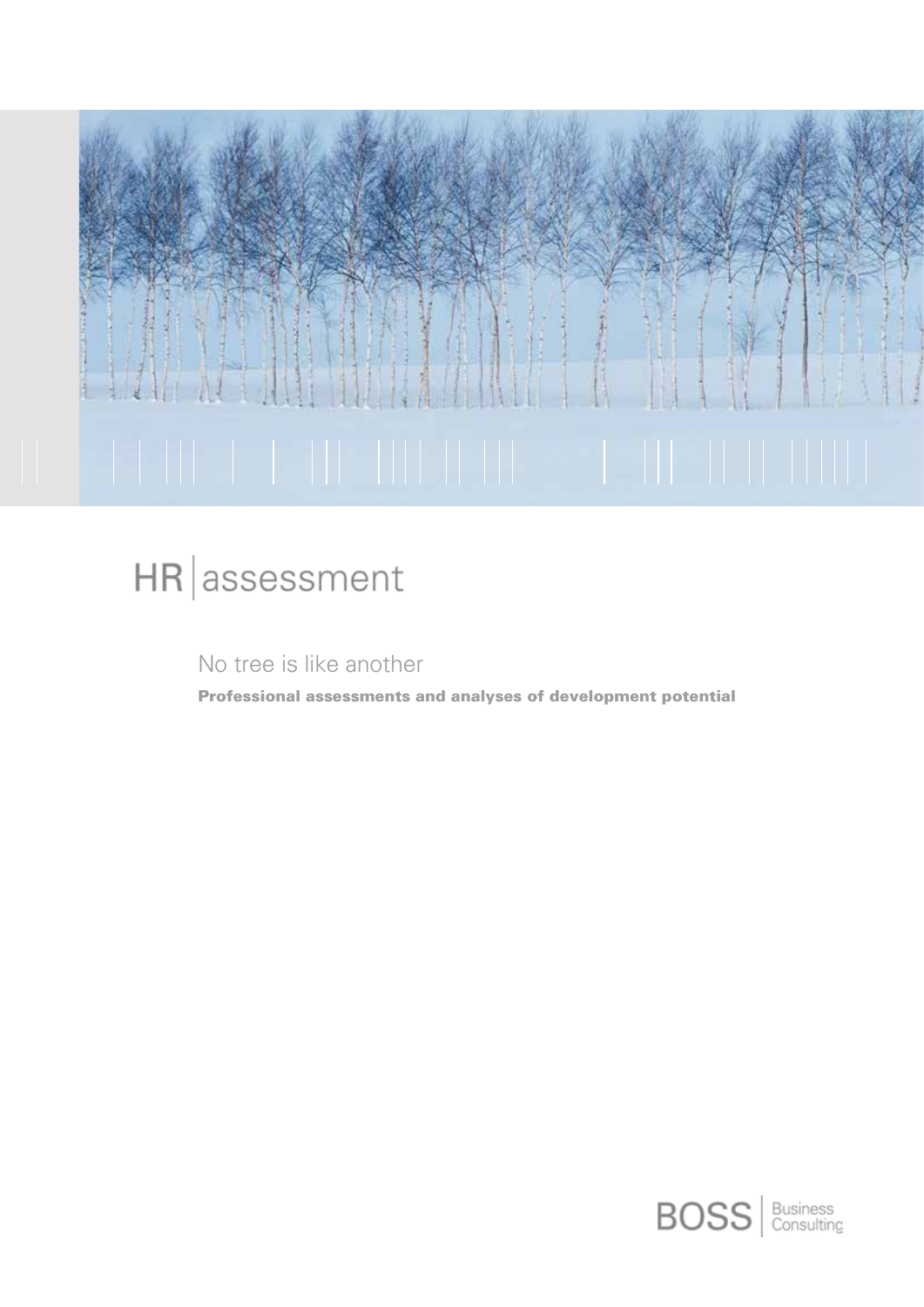- 
- 
- 
- 
-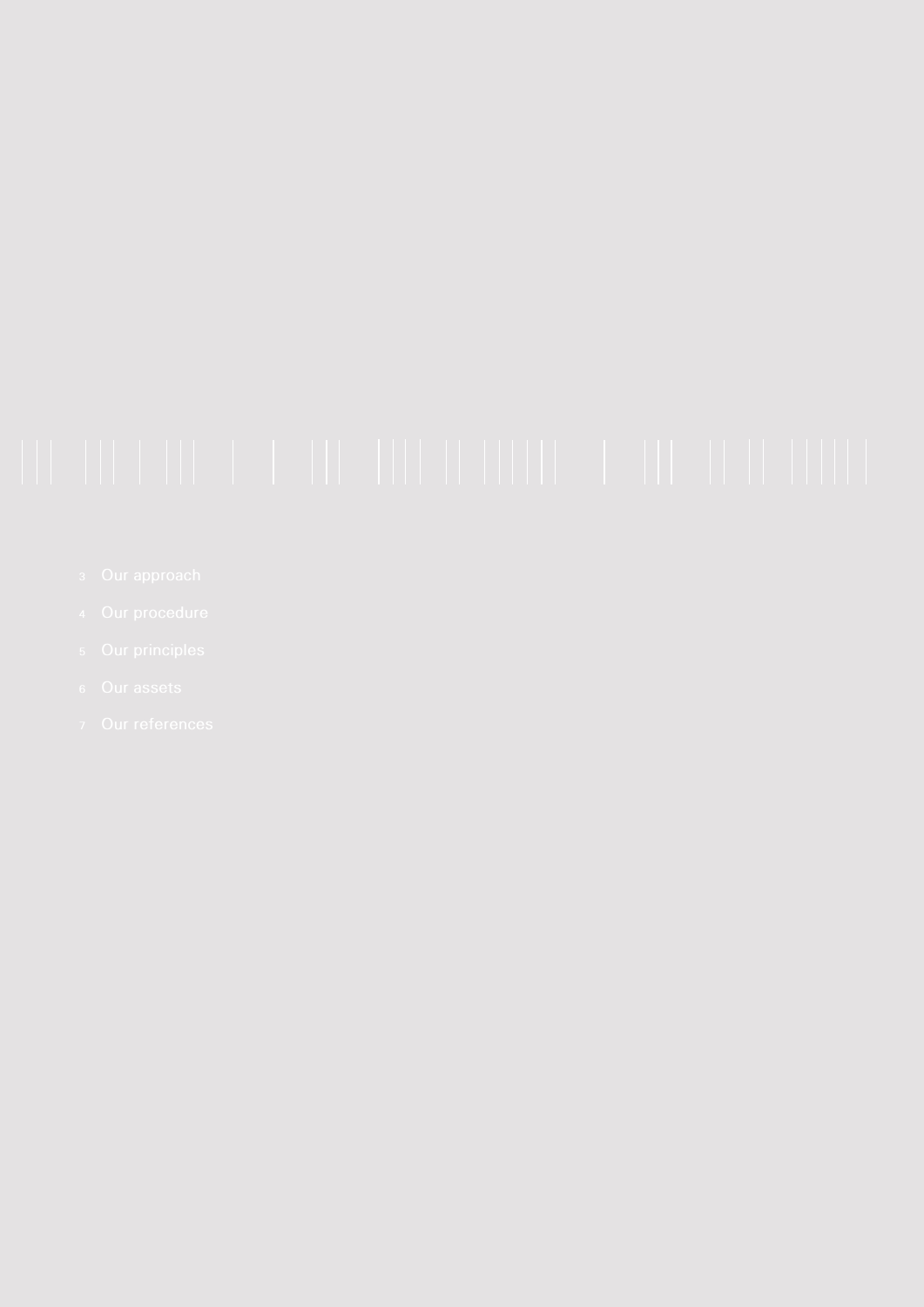

**Our approach I** BOSS Business Consulting has developed an extremely efficient and systematic process to assess and select employees. We rely on simulating tasks that are critical to success and complement them with selected test procedures and interviews.

HRassessment is a proven tool used in the systematic selection and development of employees with a high potential. If offers a reliable and convincing basis for important personnel decisions.

HRassessment is modular and needs-oriented, and can be used in different applications, such as:

- in selection processes of internal and external candidates and related procedures  $\bar{\bar{a}}$
- in audit processes as plausibility checks of existing core competencies  $\bar{\alpha}$
- in the evaluation of function-specific deficits  $\blacksquare$
- a situational analysis tool to identify personal strength/weakness profiles  $\bar{a}$
- a development platform for the analysis of individual development needs m.

Personalities can be as diverse and unfathomable as a dense forest. HRassessment helps you to bring to light the existing development potential of your employees with a focused and reliable process.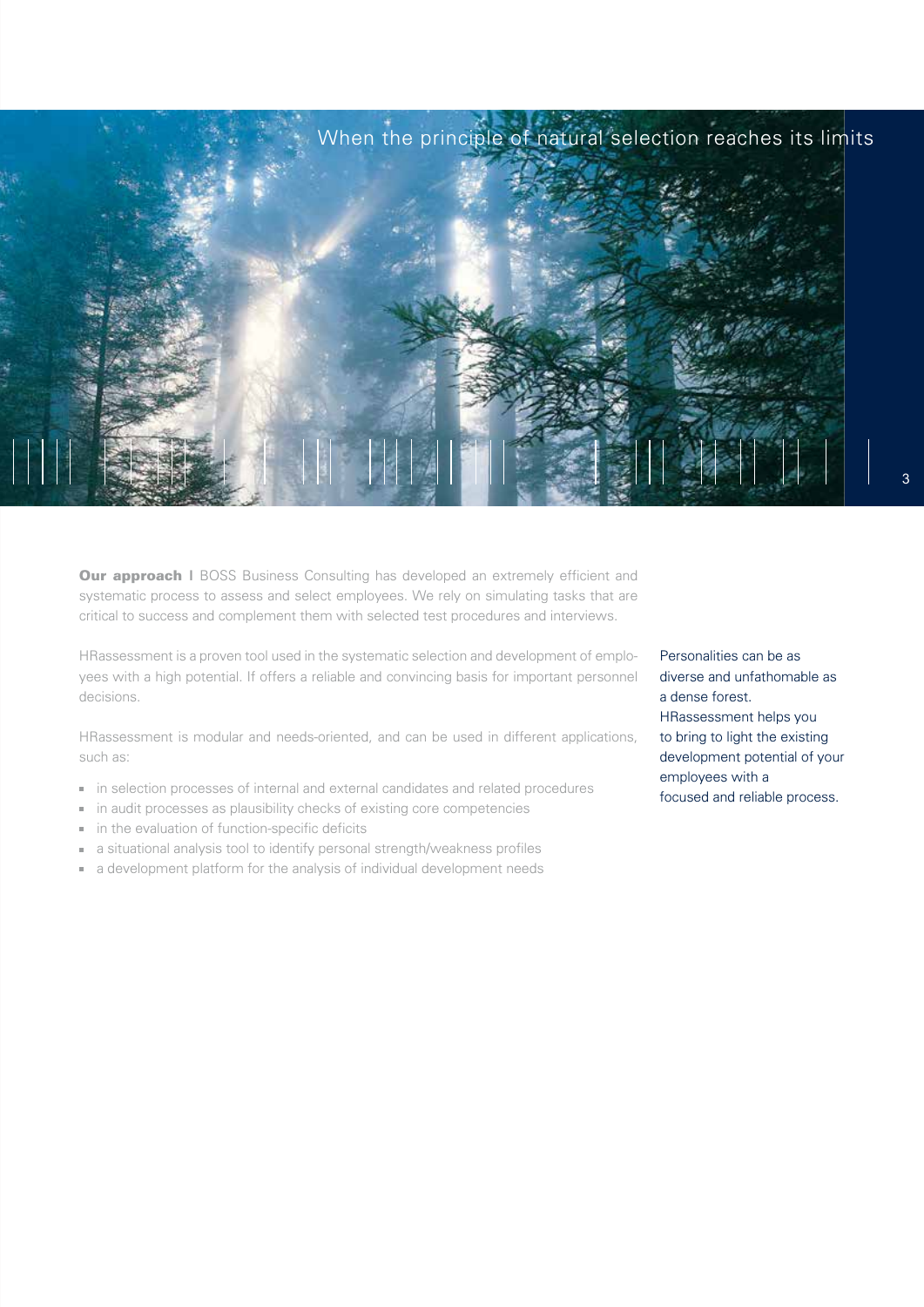

**Our procedure |** Every HRassessment consists of various modules and can therefore be aligned to specific diagnosis requirements. We design and align structured interviews, psychometric tests, business cases, individual performance analyses, and job-level adjusted dialogues and management situations exactly to your requirements. This ensures that they are practice-relevant and that the results are both meaningful and consistently above average.

**Design I** We start with a detailed analysis of our customer's needs. Subsequently, we define the objective and purpose of the assessment together, and identify the requirements that are relevant to the success of a particular target function. Based on this information, we then design a tailor-made assessment concept with exercises and assessment situations that are specific to this function.

Every tree knows the laws that govern it and needs certain preconditions for its growth. Only someone who knows these preconditions can assist and support its development – this is the basic idea corresponding to our interpretation of HRassessment.

**Implementation** I Every assessment is a challenge for both sides. Transparency, fairness, respect and comprehensibility are given the necessary importance. Before beginning, we discuss the process, the assessment focus and the methodology in detail with the candidate. HRassessment consists of a combination of various methods and exercises. As it is highly practice-oriented, it ensures that the candidate behaves naturally. This means that specific communication and behaviour-patterns can be observed and evaluated systematically and that the process can be adapted to all situational variations.

**Wrap-up |** After the completion of the assessment exercises, we analyse the results and interpret them by cross validation. Each candidate receives detailed feedback in the form of a personal strength/weakness profile also showing the areas which need development. We supply our principal with a confidential assessment report that contains a detailed evaluation and concrete proposals for decision making. If required, individual assessment results can be presented and explained to the decision-makers. Without doubt, the most efficient and effective way for sound decisions.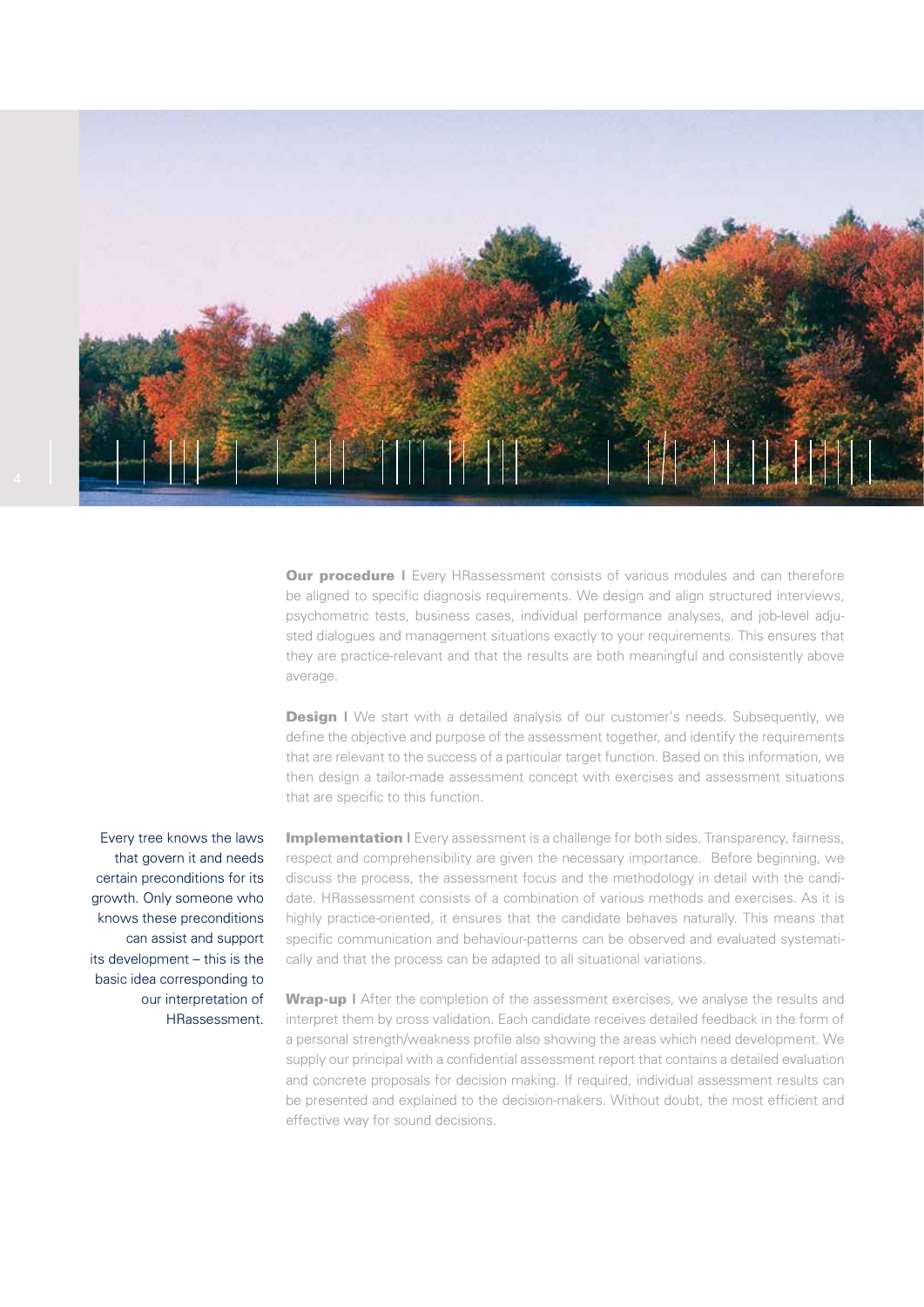### Growth follows defined principles



**Our principles I** Trees grow according to defined principles. Every species of tree has its own predefined form and structure, and yet every individual tree is different. That is exactly the same with our HRassessment. No concept is like any other, and yet they all follow the same principles.

**Business context | All assessment criteria in connection with specific roles are defined** in close co-operation with the customer. Individual process steps, practice-related tasks and problems concerning particular functions are simulated on the basis of the actual work environment.

**Transparency** I The principles of the assessment process and its methodology are transparent and comprehensible to all participants. The candidates feel that they are treated fairly which results in a high level of acceptance of the outcome.

**Relevance | Clear recommendations can be given from the analysis, which are then dis**cussed in with the customer. Decisions concerning the employment, promotion and development of employees become therefore transparent and, in addition, are fully documented.

Substance I After each assessment a detailed strengths/weaknesses profile is made available and the evaluation system is explained. Each candidate receives oral feedback and suggestions pertinent to his/her development.

**Reliability | All methods and tools used in HRassessment have been tested in practice** and are supported empirically. The accuracy and validity of individual statements can be clearly seen, and the risk of inaccurate assessments is substantially reduced.

About 30,000 different species of trees exist worldwide. Biologists needed over 200 years to identify the differences and characteristics of each one. Thanks to HRassessment, today we are able to diagnose the suitability profile of a candidate very reliably within a few hours.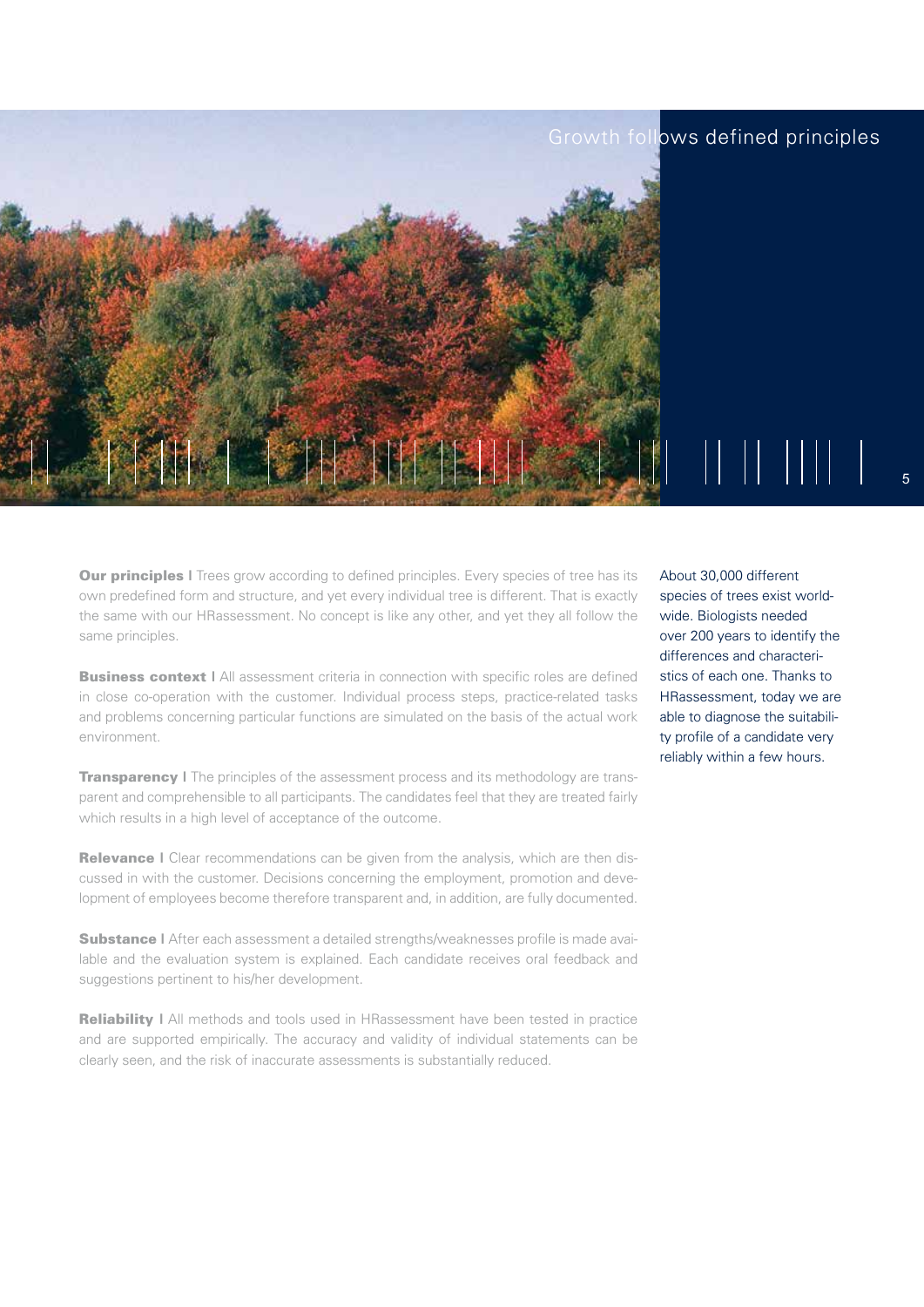

Trees are propagated either by vegetative plant propagation or generatively by seeding. What is important, is know-how, experience and a holistic approach – exactly as is the case with professional HRassessment.

**Our Assets I** In nature, the quality and characteristics of trees are defined through the principle of natural selection. To be able to assess the potential of employees, one needs not only proven procedures but also a substantial amount of experience and professionalism. Concerning our HRassessment this means:

Know-how | Our long experience in numerous assessment projects has brought us proven competencies in conceptualizing, developing and implementing various assessment procedures: from individual assessments, group assessments, development centres to complete management audits.

**Expertise I** All assessments are conducted by established AC-experts who are trained in psychology and/or economy, with several years of line management and practical assessment experience; their assessment and feedback abilities have been more than fully proven.

**Business relevance | All tasks and exercises are specially designed to suit the content** and requirements of a targeted position. The means that not only the personal capabilities and characteristics of candidates can be analysed, but that their particular thought and behavioural patterns are assessed in their business context.

Flexibility I Since the assessment processes are based on modules, their content and methodology can be easily adapted, the experience of our assessors allowing them to modify tasks and exercises immediately to suit changed situations and requirements.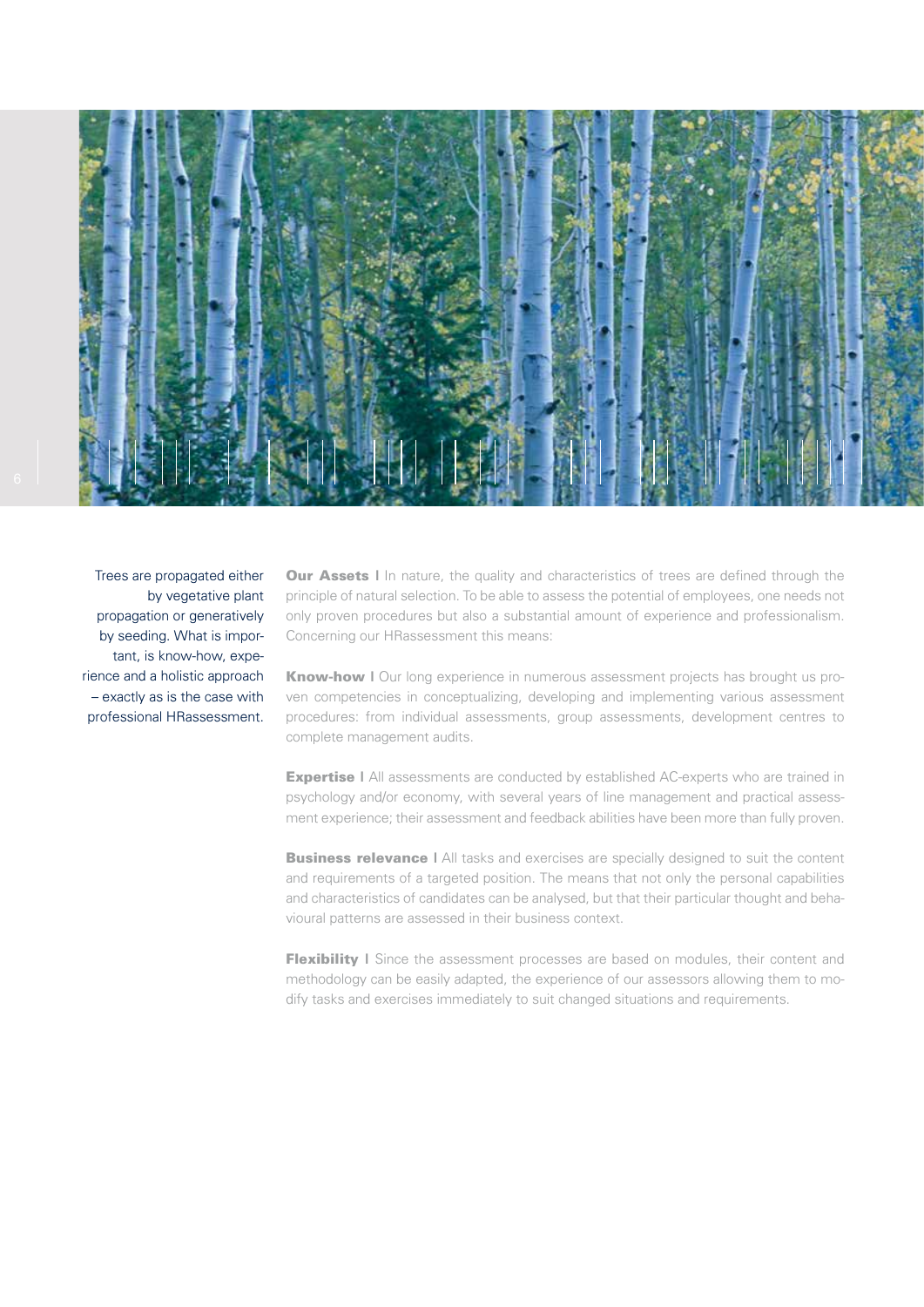## Tree rings are the unmistakable proof of quality



Our references I Each company is unique – that is the reason why we define the cooperation with each customer individually, i.e. we focus on particular client requirements and provide unique solutions.

BOSS Business Consulting stands out by its many years of experience in conceptualizing, developing and implementing company-specific assessment processes. All our consultants come with a background in psychology and/or economy and excel by their high degree of expertise, which they have acquired through several years of practical work in a number of companies and business areas.

Over the years, we have been able to hold various types of assessments at differing hierarchical levels. If you wish to talk to some of our business partners for reference purposes, we will gladly put you in direct contact.

Some of our customers in HRassessment are:

- Aargauische Kantonalbank
- Allianz Versicherung
- **Allreal**
- AON Schweiz
- Berner Kantonalbank
- Bossard
- Coca-Cola Beverages
- Credit Suisse
- EVD
- **Endemol**
- Erdgas Zürich
- GaleniCare
- **HFGZ**
- · Implenia
- Janssen Cilag
- **Kanton Aargau**
- **Kanton Zürich**
- KKL Luzern
- **Lodestone**
- **Philip Morris**
- $\blacksquare$  PwC
- **Publigroupe**
- Raiffeisen
- **RBS Coutts**
- **Redbull**
- **Ringier**
- SAP Schweiz
- Siemens
- **St. Galler Kantonalbank**
- **Stadt Luzern**
- Stadt Zürich
- **Stadtpolizei Zürich**
- **Steiner**
- $STO$
- SVA Aargau
- Swisscom
- T-Systems
- $-UBS$
- $\blacksquare$  VBL
- $\blacksquare$  VBZ
- **Vitra Management**
- **VIVA Luzern**

The most exuberant variety of trees flourish in the tropics. In the subtropics, evergreen trees cover the slopes, and deciduous and coniferous trees dominate the landscape in temperate climates – our HRassessment offers tailor-made solutions for all corporate climates.

7